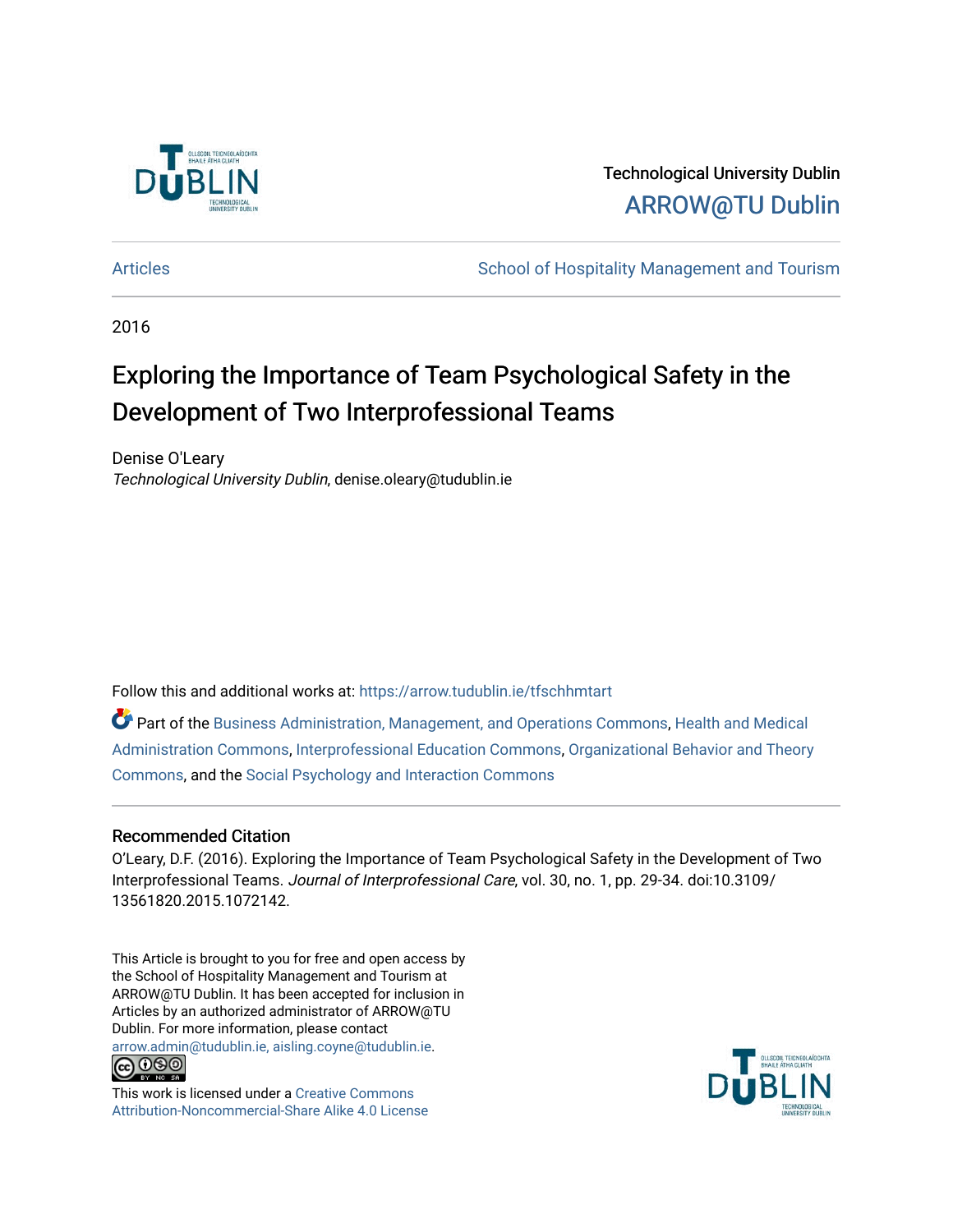# Exploring the importance of team psychological safety in the development of two interprofessional teams

Denise Fiona O'Leary

[Journal Of Interprofessional Care](http://www.tandfonline.com/toc/ijic20/30/1) Vol. 30 , Iss. 1,2016

# **Abstract**

It has been previously demonstrated that interactions within interprofessional teams are characterised by effective communication, shared decision-making and knowledge sharing. This paper outlines aspects of an action research study examining the emergence of these characteristics within change management teams made up of nurses, general practitioners, physiotherapists, care assistants, a health and safety officer and a client at two residential care facilities for older people in Ireland. The theoretical concept of Team Psychological Safety (TPS) is utilised in presenting these characteristics. TPS has been defined as an atmosphere within a team where individuals feel comfortable engaging in discussion and reflection without fear of censure. Study results suggest that TPS was an important catalyst in enhancing understanding and power sharing across professional boundaries and thus in the development of interprofessional teamwork. There were differences between the teams. In one facility, the team developed many characteristics of interprofessional teamwork while at the other there was only a limited shift. Stability in team membership and organisational norms relating to shared decision making emerged as particularly important in accounting for differences in the development of TPS and interprofessional teamwork.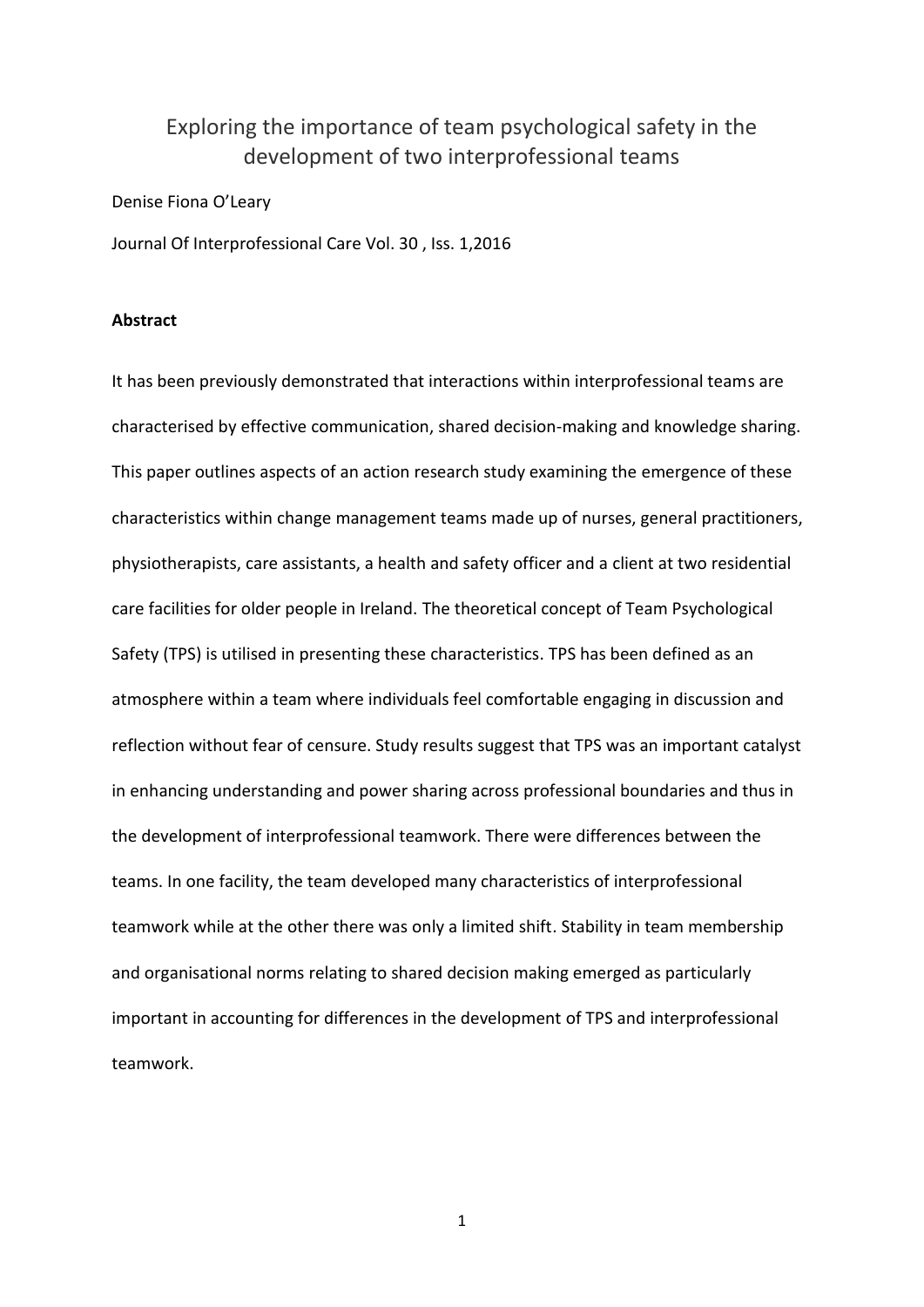**Keywords:** Interprofessional teamwork; team development, team psychological safety, leadership, action research, trust

# **Introduction**

In an interprofessional team, members are interdependent, share a team identity, understand team roles and responsibilities, integrate their work practices and have clear goals for which they share responsibility and are collectively committed (Reeves et al, 2010). Interprofessional teamwork should be viewed as an emergent process, since to achieve shared understanding, shared goals and interdependency a team must undergo a development process where they learn more about each other, learn to communicate effectively and learn to share responsibility and decision-making (Miller & Cohen-Katz, 2010). Yet, this development process is rarely explicitly acknowledged within the literature, despite the fact that the importance of understanding the process has been highlighted as a key competency for interprofessional teamwork (Rowthorn & Olsen, 2014). Instead, interprofessional characteristics are often discussed in static rather than dynamic terms and accounts of interprofessional practice often contain implicit assumptions, rather than explicit recognition, that effective interprofessional teams need time to develop. Poor communication and lack of trust, for example, have been blamed for disharmony among team members but the development of effective communication and trust have been less often studied as emergent characteristics of teams. Accordingly, theories and theoretical frameworks that focus on the development of interprofessional teamwork have received little attention in the literature (Reeves et al 2010). This gap is addressed in this paper which focuses on team climate and its relationship to the development of interprofessional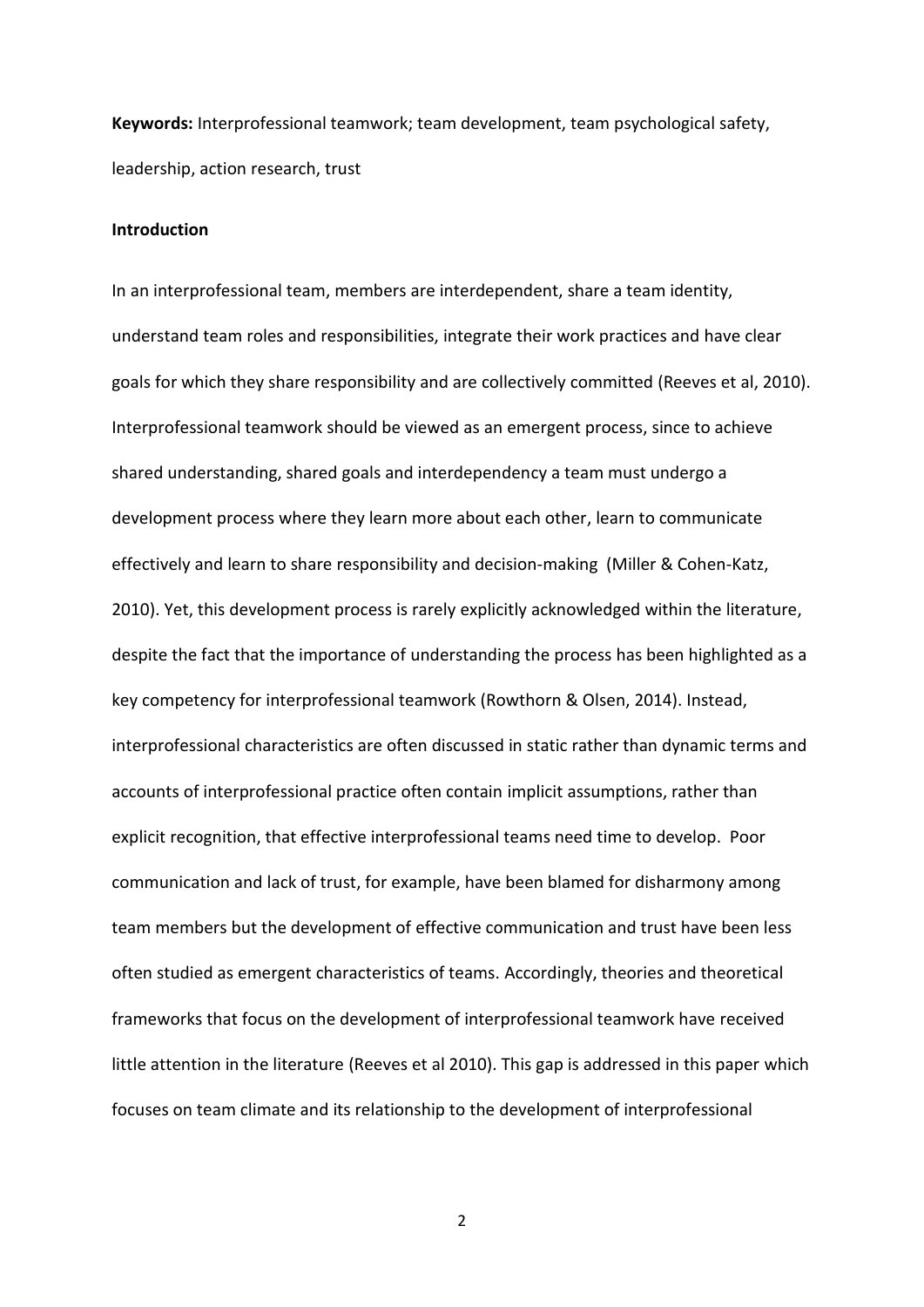teamwork. Accordingly, the theoretical concept of team psychological safety is utilised to underpin an account of the development process in two teams.

# *Team Psychological Safety*

Team psychological safety is a concept that has emerged from the organisational change literature and is characterised as a team climate where people respect and trust each other and are comfortable being themselves. In this type of climate, individuals can take the risk of admitting ignorance or uncertainty without fear of censure or ridicule. Thus they are more likely to hold productive discussions through asking questions, seeking feedback, highlighting failures and sharing information, because their focus is not on self-protection (Edmondson & Lei, 2014).

Although TPS has not been explicitly linked to the development of interprofessional teamwork, some aspects of TPS, have appeared in accounts of interprofessional teamwork including the importance of a no blame culture (Bateman, Bailey & McClellan 2003) and feeling comfortable enough to ask naive questions (Charles & Glennie, 2002). Additionally, reluctance on the part of team members to express their views out of a fear of ridicule has been linked to poor interprofessional teamwork (Morrow, Malin & Jennings, 2005). This evidence suggests that the link between TPS and interprofessional teamwork merits investigation.

# **Methods**

# *Research Approach*

Action research is concerned with the generation of knowledge about a social system through change of that system, and is characterised by collaboration with participants and a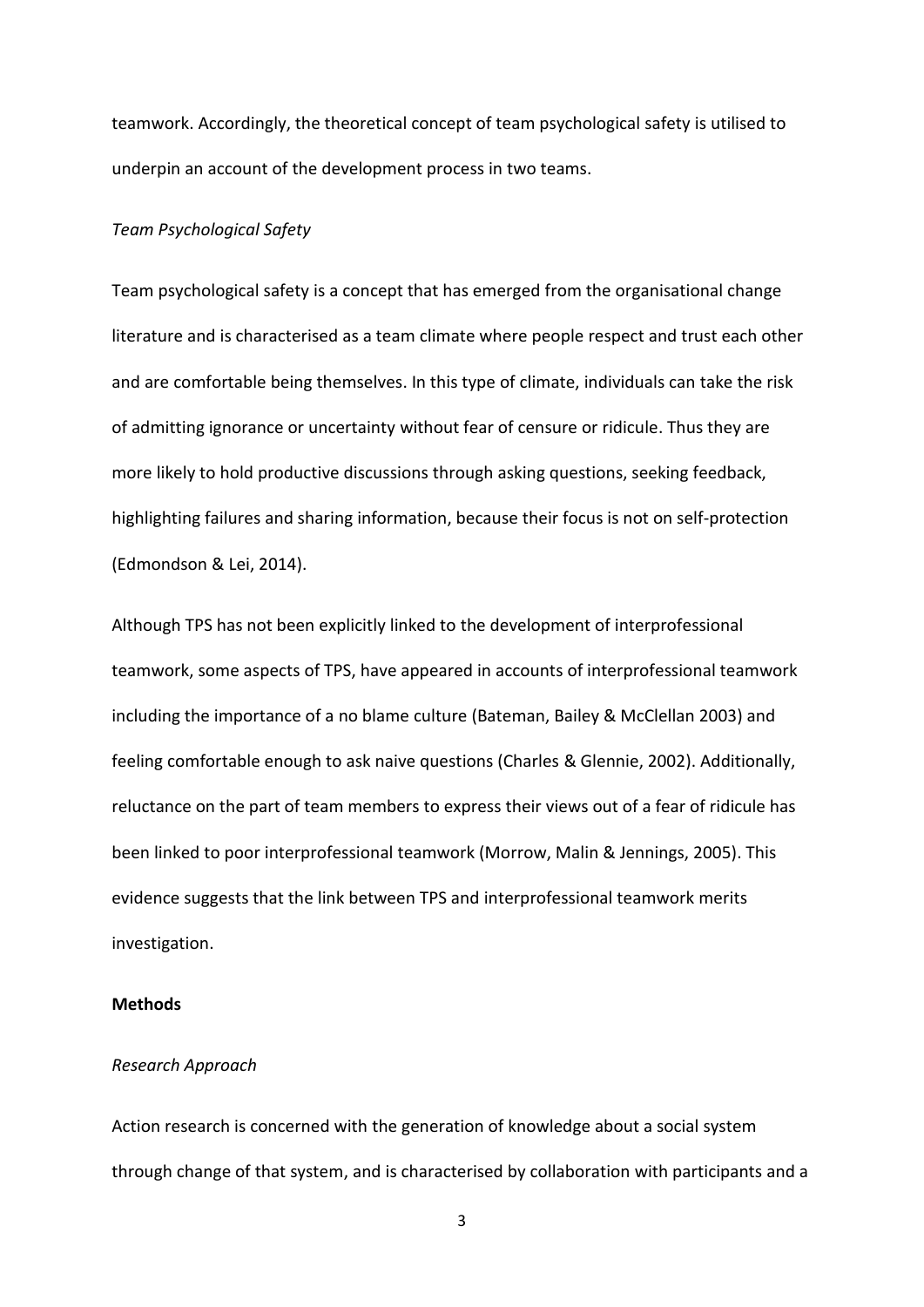desire to generate practical solutions to context-specific problems. Additionally, one of the basic epistemological principles underpinning action research is to empower participants to make changes on issues of mutual concern (Reason & Bradbury, 2008). Watts and Jones (2000) have highlighted that action research and interprofessional practice both emphasise the importance of collaboration, democracy, interpersonal relationships, pluralism and reflexivity and thus that action research can be useful in researching and promoting interprofessional teamwork. Action research was used in this project to examine the development of interprofessional teamwork within project teams at two residential care facilities for older people located in Ireland.

# *Participants*

Two facilities were selected using a typical case purposive sampling method (Miles & Huberman, 1994). They were chosen because they were private facilities which catered for a mix of cognitively intact and impaired clients and had a typical cohort of care providers. To preserve anonymity the facilities have been given the pseudonyms 'Oakwood Heights and 'Sheltered Cove'.

Following ethical approval from the Research Ethics Committee at the Institute of Technology Tralee, management were approached at both facilities to gain support for the idea of setting up a project team to examine and improve care practices within each facility. Detailed information and consent forms were provided to stakeholders and volunteers were asked to join a team at each facility. As illustrated in Table 1, thirteen care providers joined the team at Oakwood Heights and eleven care providers and one client joined the team at Sheltered Cove. Consistent with an outsider action research approach (Coghlan & Brannick, 2010), the role of the author within the project was that of an outsider, conducting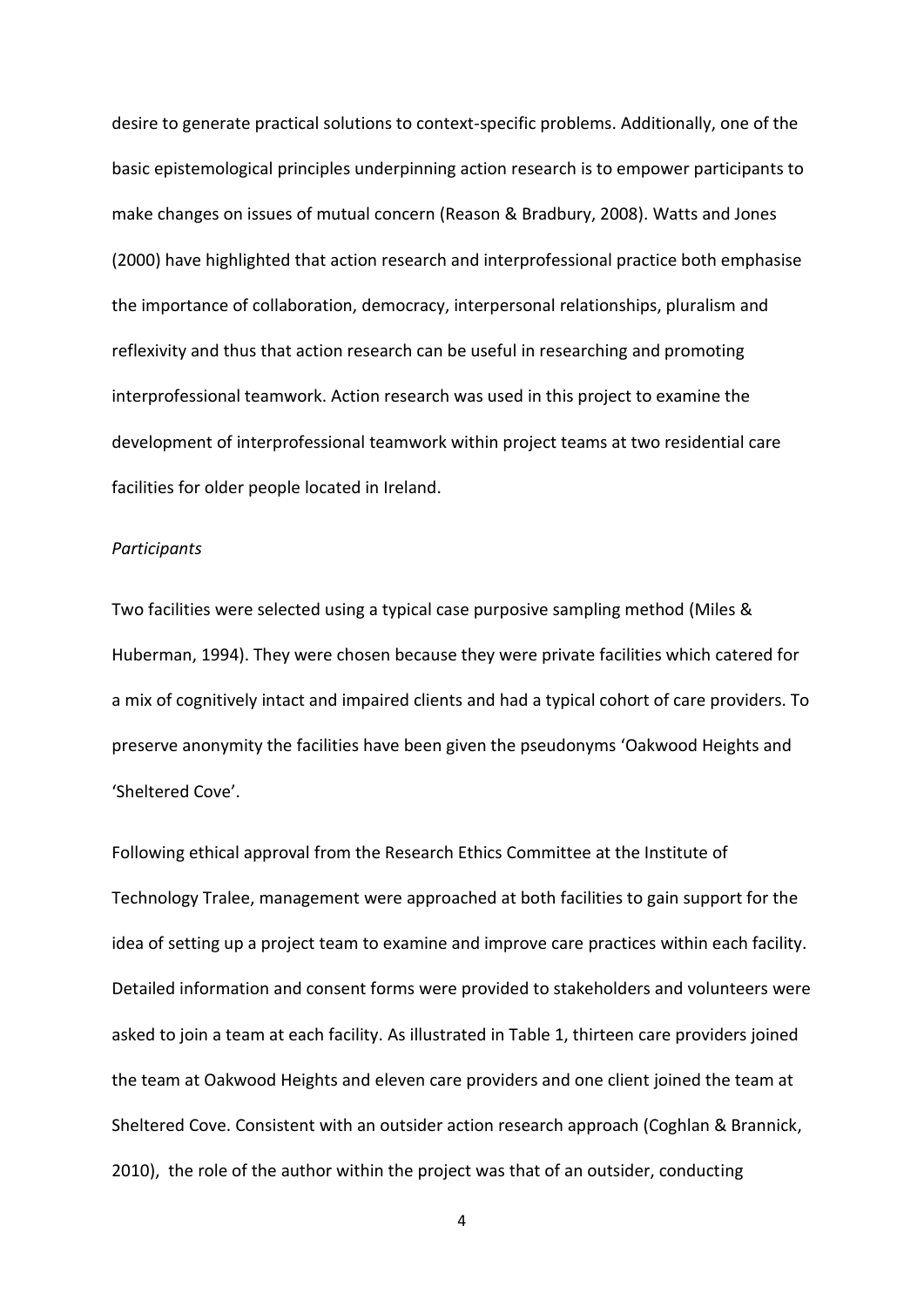research collaboratively with practitioners within each facility in order to facilitate organisational change and study the process. Being a member of both teams and chairing most meetings was an integral part of that role.

**Table 1: Team Membership at Each Facility**

| <b>Oakwood Heights</b>                | <b>Sheltered Cove</b>           |  |
|---------------------------------------|---------------------------------|--|
| <b>Care Providers</b>                 | <b>Care Providers</b>           |  |
| 1 Clinical care manager               | 1 Health and safety manager     |  |
| 3 Nurses                              | 4 Nurses                        |  |
| 4 Care assistants                     | 4 Care assistants               |  |
| 1 Physiotherapist                     | 1 Physiotherapist               |  |
| 1 Physiotherapist student on clinical |                                 |  |
| placement                             |                                 |  |
| 2 GP registrars                       |                                 |  |
| Other                                 | Other                           |  |
| 1 Researcher                          | 1 Researcher                    |  |
|                                       | 1 Client living at the facility |  |

# *Cycles of Action Research*

At each of the facilities the teams met approximately once a month over a nine month period. Each team engaged in cycles of action research where potential improvements in practice were discussed, implemented and evaluated. Changes included the development of a pain assessment tool, setting up a family support group, setting up staff training sessions and the development of information booklets, as illustrated in table 2.

# **Table 2: Planned/implemented initiatives at each facility**

| <b>Oakwood Heights</b> |                                                | <b>Sheltered Cove</b> |                                           |
|------------------------|------------------------------------------------|-----------------------|-------------------------------------------|
|                        | Contracture prevention programme discussed but |                       | 1. Communication policy with GPs          |
|                        | not implemented                                |                       | developed but never fully implemented     |
|                        | Pain assessment tool developed                 |                       | 2. Training planned but not implemented   |
|                        | Pain medication audit carried out              |                       | 3. Booklet on pain management created     |
| 4.                     | Family support group set up                    |                       | 4. Medication review policy developed but |
|                        | Training sessions held                         |                       | not implemented                           |
| 6.                     | Booklet on recovery from hip replacement       |                       |                                           |
|                        | created                                        |                       |                                           |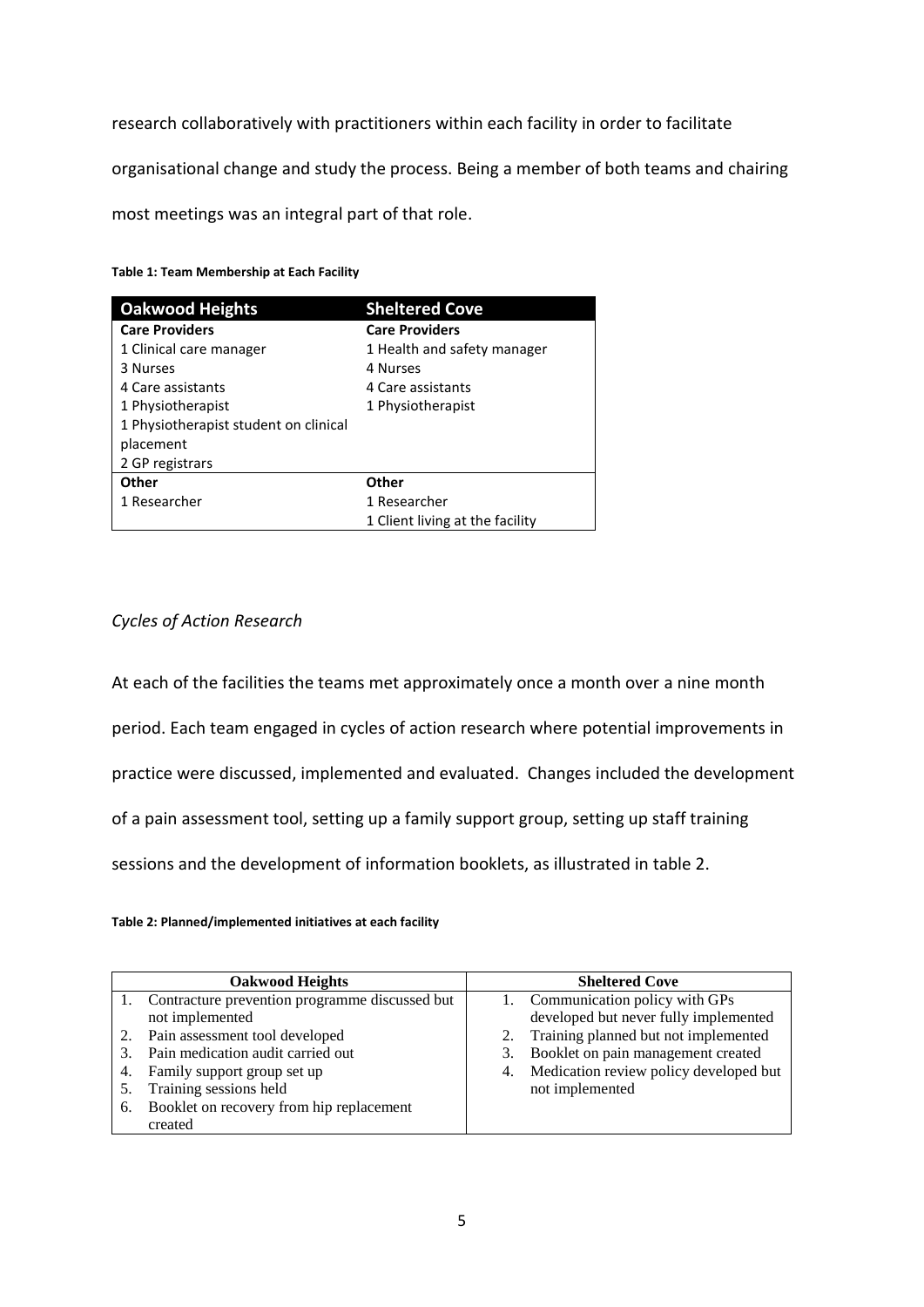# *Data Collection*

Data collection occurred over two years, before, during and after the cycles of action research. In action research, the use of field notes to record data generated in both formal (e.g. meetings) and informal (e.g. conversations with staff and clients) settings is recommended by Coghlan and Brannick (2010), to ensure that actions, reflections and learning are recorded. Additionally, semi-structured interviews, group discussions and questionnaires are commonly used as data collection methods (Coghlan & Brannick, 2010). As outlined in Table 3 all of these qualitative methods were used.

#### **Data Collected<sup>1</sup> Oakwood Heights Sheltered Cove Before Cycles of Action Research Commenced** (Project introduced. Teams not yet set up) **July - Nov 08 Jan - Sept 09** Field notes: discussions with managing director and care providers**;** notes of meetings and activities; my reflections Recorded on an ongoing basis Recorded on an ongoing basis Interviews with clients (Transcribed) 12 interviews 7 interviews Group discussion with care providers (Transcribed) 1 discussion 1 discussion **During Cycles of Action Research** (Teams set up. Meetings began)  **Dec 08 – Sept 09 Oct 09 - May 10** Field notes: notes of team meetings and activities; notes of conversations with team members; my reflections; notes of group reflection Recorded on an ongoing basis (6 team meetings) Recorded on an ongoing basis (7 team meetings) Evaluation documents consisting of a list of qualitative questions to evaluate initiatives 10 distributed, 6 returned 16 distributed, 14 returned **After Cycles of Action Research Ended** (Teams disbanded. Data gathered afterwards) **Oct – Dec 09 June – Aug 10** Field notes: discussions with team members and managers; my reflections Recorded on an ongoing basis Recorded on an ongoing basis Interviews (Transcribed) 6 team members and managing director interviewed 4 team members interviewed

#### **Table 3: Data Collection**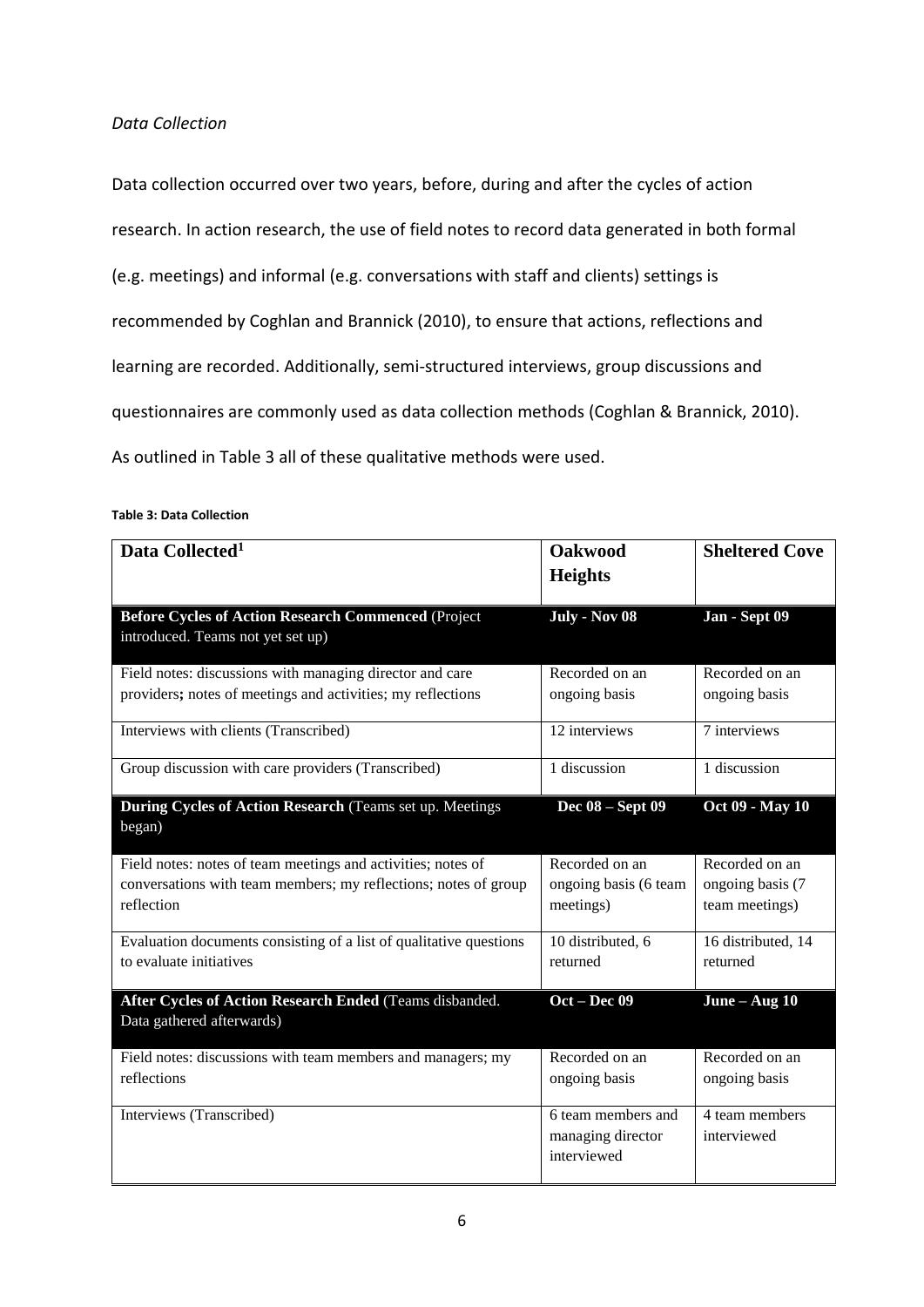#### FOOTNOTE

<sup>1</sup>Questionnaire data were also collected before and after cycles of action research (42 at Oakwood Heights and 20 at Sheltered Cove) but the data relate specifically to knowledge and attitudes on pain management and are not utilised in this paper

#### *Data Analysis*

Rigour and reliability were enhanced by the use of a detailed audit trail and by crosschecking the themes with two experienced researchers. Reflexivity was supported through the use of a reflective diary for the duration of the project where the researcher kept note of the potential impact of personal subjectivities. Triangulation was achieved through the use of several data sources as highlighted in Table 3.

The qualitative data were analysed consistent with the approach described by Miles and Huberman (1994) which involves cycles of analysis activity involving data reduction, display and conclusion drawing and verification. The process involved an initial step of reading and re-reading transcripts with the concurrent creation of preliminary themes followed by cycles of analysis using the software package NVivo. During these cycles, *data reduction* consisted of deconstructing the data into meaningful text segments and coding the segments into themes. The creation of cross-case and within-case *data displays* facilitated interpretation of emerging patterns and allowed reorganisation of the themes and sub-themes. Integral to the analysis was *conclusion drawing and verification* using tactics outlined by Miles and Huberman (1994) such as clustering, making comparisons, noting relationships and developing theoretical/conceptual coherence. During data analysis, the literature on team development, and in particular, the theoretical concept of TPS provided a theoretical lens through which to examine the data.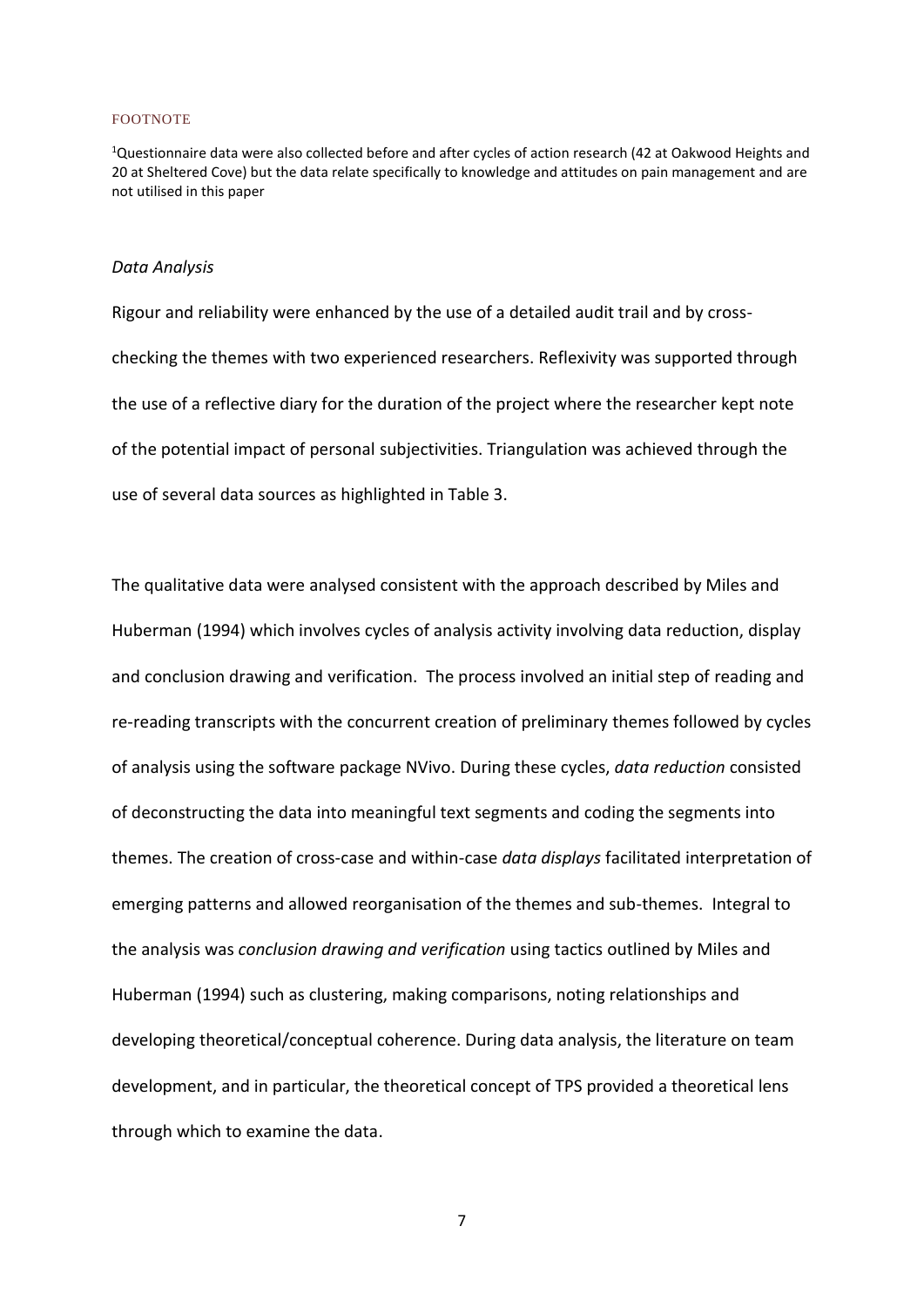#### **Results**

As the two teams in this project were newly-formed teams, each of which worked for nine months on a specific task, data collected over that time period highlighted a team development process where, over time, characteristics of interprofessional teamwork developed and strengthened. Data analysis revealed that the development process was catalysed and supported by TPS which created an environment which cultivated power sharing and knowledge co-generation, two aspects of the development of interprofessional teamwork that emerged as important during the study. However, TPS is also emergent and has to be nurtured. This is taken account of in the description of results which first explains how the development of TPS was fostered in both teams, then explores the impact of a growing sense of TPS on the development of the characteristics of interprofessional teamwork and finally highlights the factors that were key in explaining differences between the development of TPS, and thus interprofessional teamwork, in both teams.

# *Fostering Team Psychological Safety: The importance of leadership behaviour*

Action research, the approach taken in the study, is underpinned by an epistemology of empowerment, democracy, collaboration and reflexivity. From a pragmatic perspective this meant that the leadership model utilised within meetings was based on listening actively, using positive language, treating team members with respect, giving positive and constructive feedback, seeking input from all team members, and encouraging group reflection in meetings. This approach was acknowledged by team members in interviews: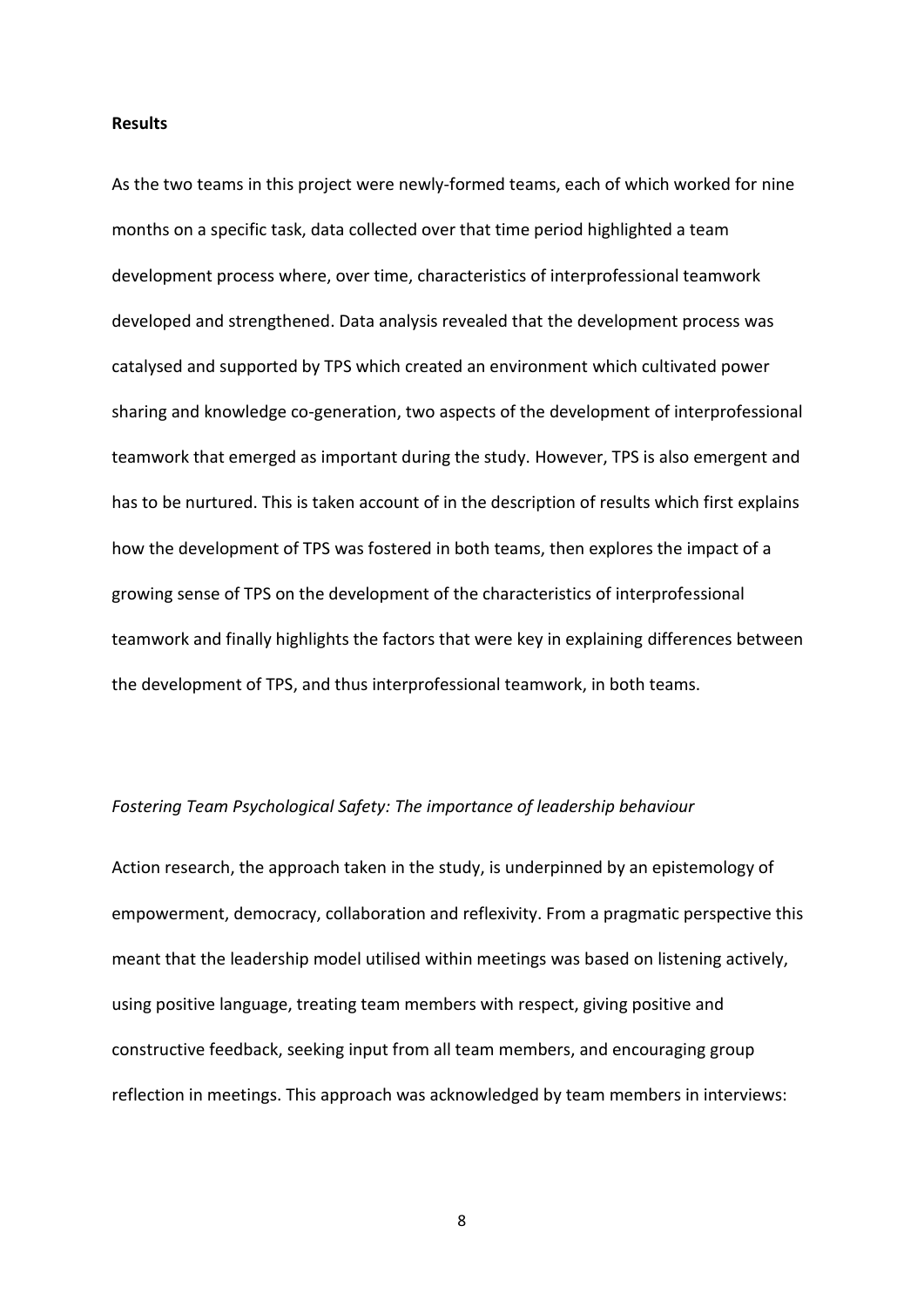I would have spoken more than I would normally I suppose because you had very good questions that you put forward and you listened to everybody (Team Member 12, Sheltered Cove).

Thus, by striving to be participatory and democratic, the author was encouraging the development of TPS within team meetings. However, TPS development took time. During early meetings at both facilities, team members showed reluctance to discuss sensitive issues. Nevertheless, at Oakwood Heights, an expectation quickly developed that those who spoke in team meetings were listened to with respect, showing that by the end of the study, a psychologically safe space had been created:

I think that by the end of [the study]…. there was more respect and everyone facilitated everyone to speak. Whatever idea they had, be it good, bad or indifferent, they were all allowed. There was a trial period i.e. 'will we try this' so everyone's ideas were acknowledged, respected and tried. Some of them were implemented, some of them weren't but everyone seemed satisfied that at least they were given the option to run with it. (Team Member 4, Oakwood Heights)

TPS took longer to develop at Sheltered Cove, but did manifest near the end of the study, evidenced by more open discussion, engagement and critical reflection in meetings. The reasons for the differences in TPS development between the teams are discussed later.

*What impact did an emerging climate of TPS have on the development of interprofessional teamwork?*

At Oakwood Heights by the end of the study, through sharing power and co-generating knowledge, the team had developed into a unit that were making decisions collaboratively, integrating their work practices, communicating more effectively and were more aware of their own role and others. Thus, the team exhibited many interprofessional team features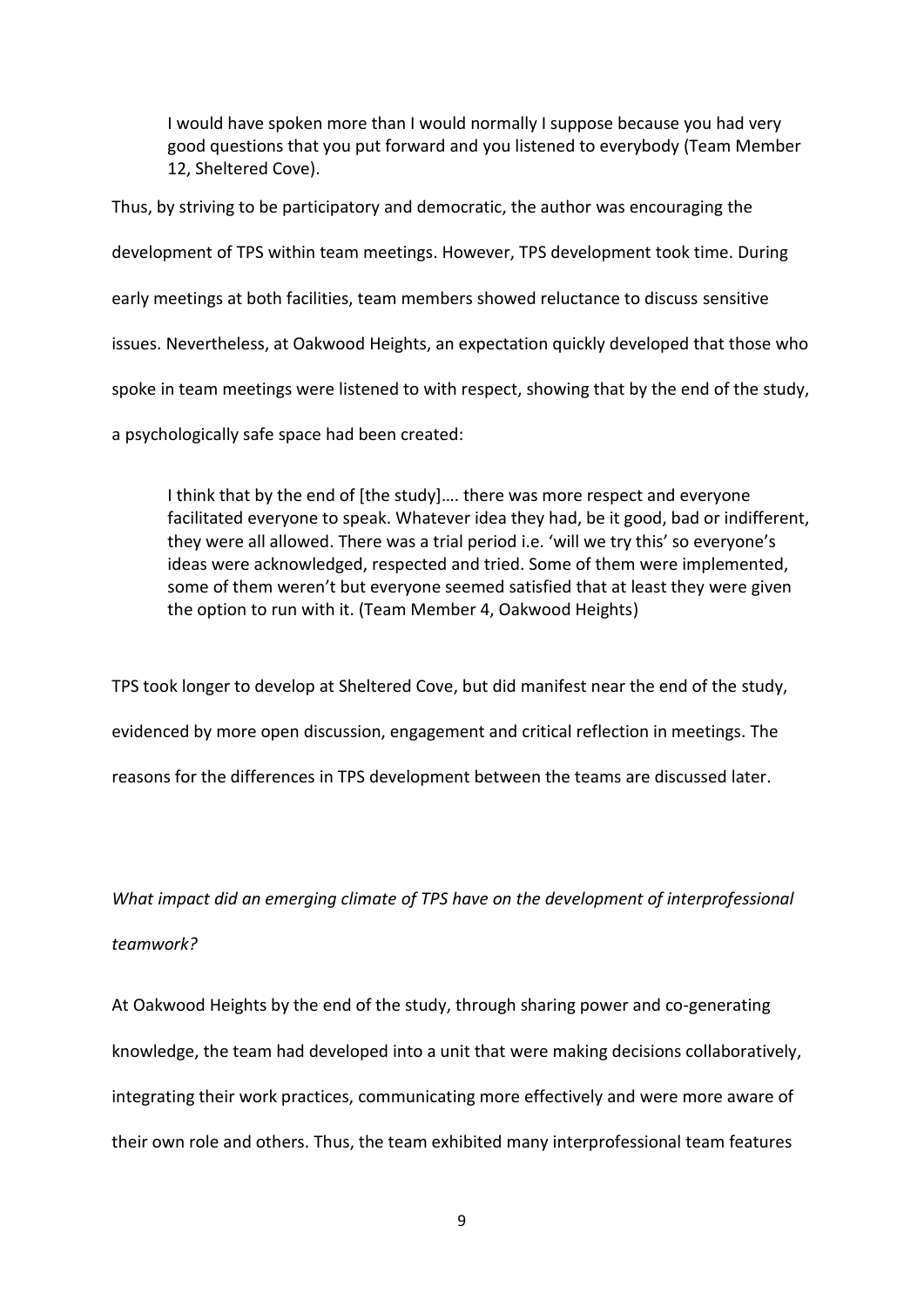that were absent at the outset. The shift towards interprofessional teamwork took longer and was not as marked in Sheltered Cove. The variations between the teams appeared to be linked to differences in team climate, described in this section, highlighting a role for TPS in fostering interprofessional teamwork.

*Power sharing.* Shifts in power sharing manifested themselves in different ways. Initially, at Oakwood Heights, the nurse manager on the team made most of the decisions. However with an emerging climate of TPS individuals became more comfortable in asserting themselves in meetings, engaging in shared decision-making, volunteering for responsibility and assigning responsibility to others. Thus, they began to share power and as a result develop a team identity, share responsibility and become interdependent, all characteristics of interprofessional teamwork.

By the end we were all sitting in a room discussing something in common rather than having one person telling everyone else what to do (Team Member 9, Oakwood Heights).

At Sheltered Cove, some shared decision-making occurred as a climate of TPS became more evident in meetings and people became more comfortable expressing their opinion and arguing their position. However, TPS did not develop to the point where team members felt comfortable sharing power in assigning tasks or responsibility and accordingly, the team did not manifest the same level of interdependency and shared identity as the team at Oakwood Heights. Thus, the differences at each facility highlight the importance of creating a team climate where power sharing becomes possible.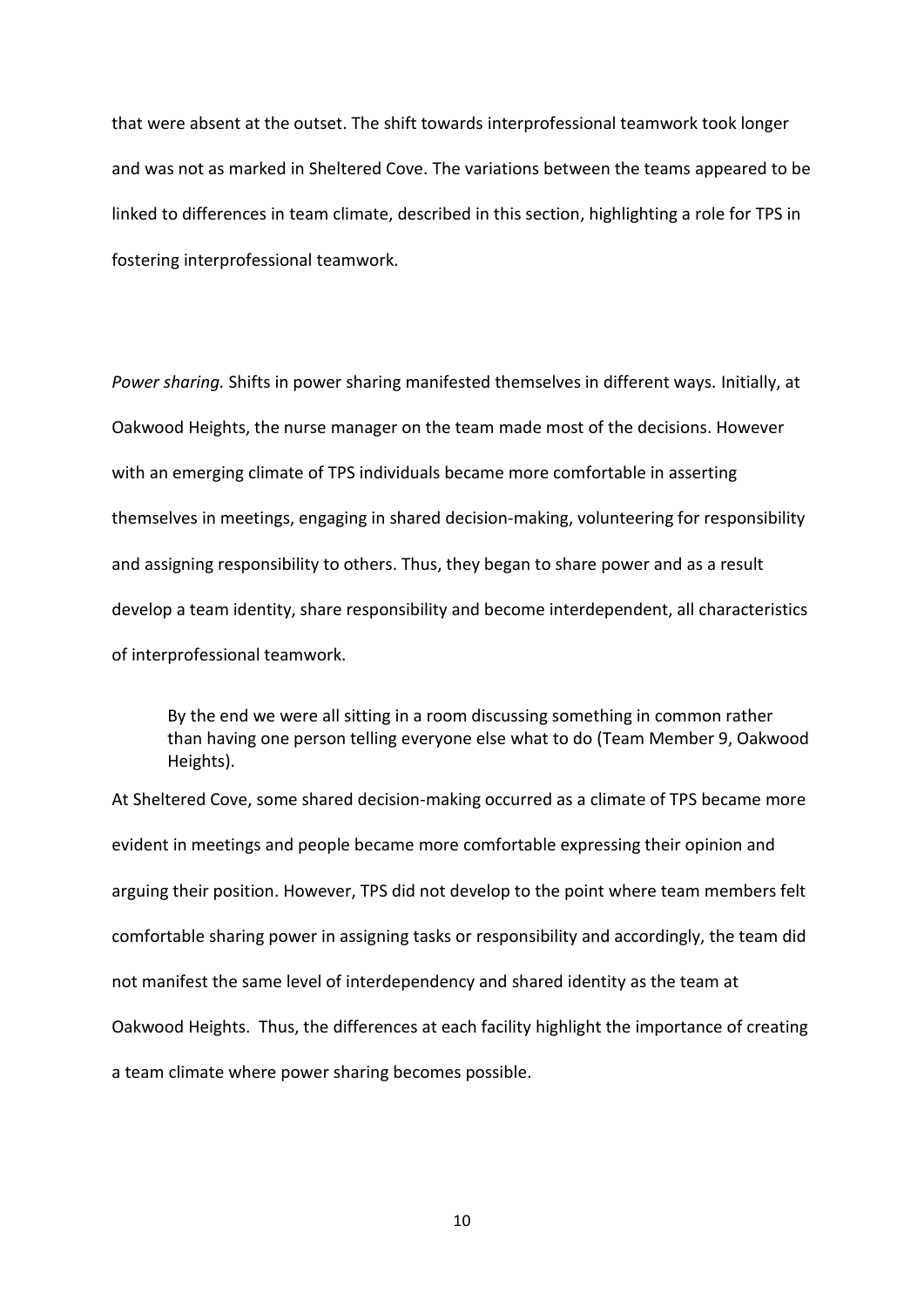*Knowledge co-generation.* In Oakwood Heights, articulation of tacit knowledge resulted in co-generation of new knowledge about care practices, as team members became more aware of what others did within the facility, how they did it and how they co-ordinated with others to do it. This occurred because in team meetings increasingly characterised by a climate of TPS, participants began to feel secure enough to verbalise their tacit knowledge. This led to co-generation of knowledge about team roles:

I suppose one big thing that came out of it through our meetings was the amount of assessment tools the physiotherapists had, that I didn't know that they had….I was completely unaware that they even existed because that was their area but [the physiotherapist] talked about them in meetings and answered our questions. I wouldn't have thought to ask those questions normally but it was easy to do [in meetings] (Team Member 4, Oakwood Heights).

Thus one of the characteristics of interprofessional teamwork, an understanding of the roles and responsibilities of other team members, developed at Oakwood Heights. This occurred to a lesser extent at Sheltered Cove where team meetings revealed confusion about role boundaries which were never fully resolved. This was because team members were more reticent about sharing tacit knowledge across professional boundaries until late in the project when a climate of TPS was developing in meetings. The results of the study suggest that TPS provides an atmosphere where co-generation of knowledge is supported which in turn assists the development of interprofessional teamwork.

# *Why were there different levels of TPS at each facility?*

Despite a similar approach to chairing team meetings, underpinned by democracy and empowerment, TPS developed to different extents. Thus, there were other factors that impacted on TPS within each team and consequently the development of characteristics of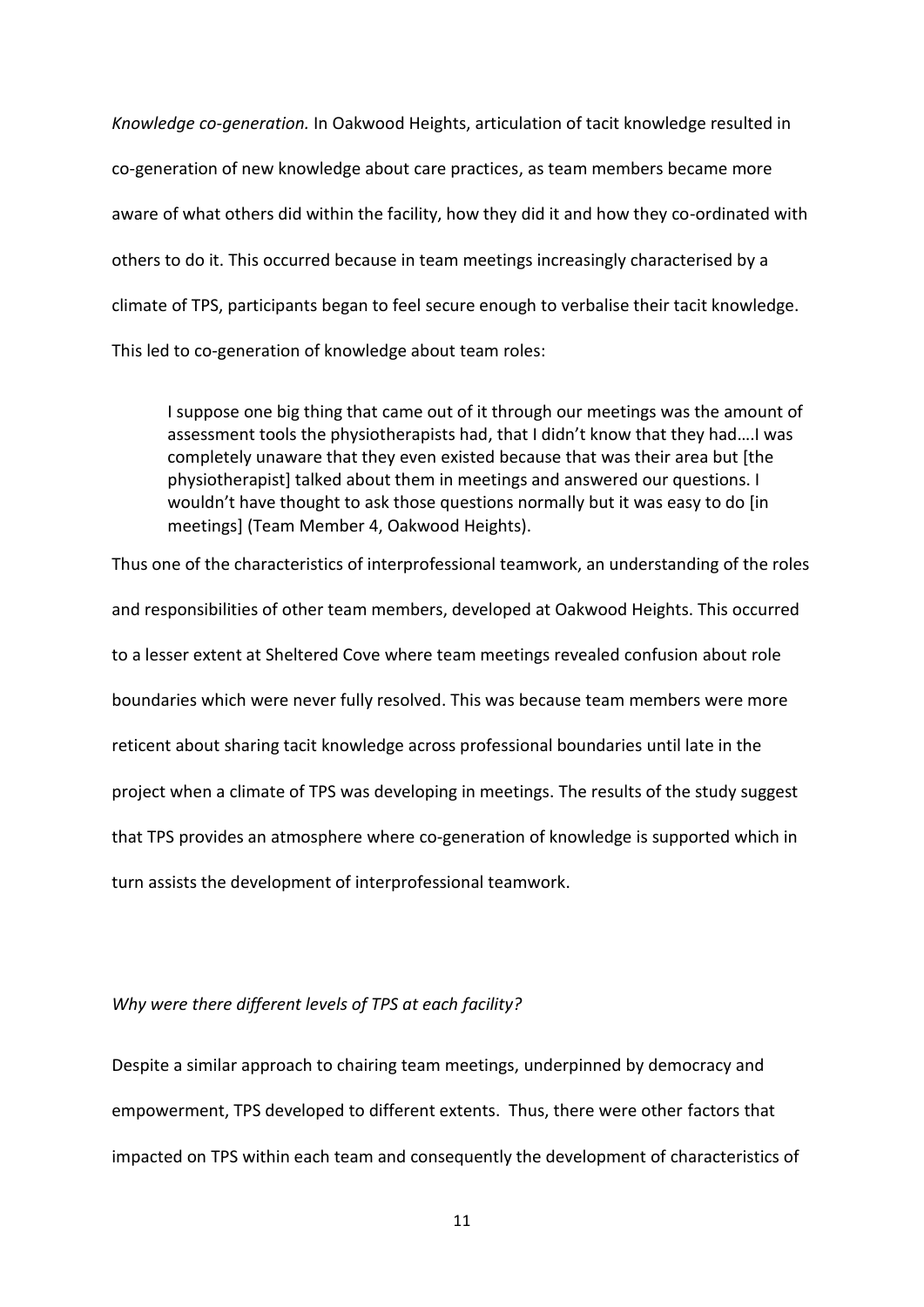interprofessional teamwork. These were organisational norms and stability of team membership which are discussed in the following section.

*The impact of organisational norms on TPS.* Organisational norms dictated how professionals engaged with each other at each facility and thus, in team discussions. At Oakwood Heights, shared decision-making in the organisation was much more in evidence, with high input from care assistants in decision-making as highlighted in a group discussion held before cycles of action research commenced:

We all have our input. There has to be input from everyone on the things that we might see that they might not see and there's things that they'd see that we wouldn't see and that kind of thing. You have a team and everyone has some input (Care assistant, Oakwood Heights).

During the study, this interaction was reflected within team meetings where care assistants were just as likely to engage in discussions and decision-making as nurses, GPs and

physiotherapists.

At Sheltered Cove on the other hand, care assistants, the team members with less status, self-censored and did not contribute even when their opinions were sought. They stopped attending meetings after meeting 3 and when I explored why, they noted that they did not have decision-making power within the facility which made them wary of engaging in joint decision-making within meetings. This highlights the influence that organisational norms had on team norms.

I think [care assistants] were a little bit afraid…...I think [the non-participation of care assistants] was to do with the dynamics in Sheltered Cove itself…. I think they are just unsure of themselves with the nurses. Like if they said something out of place maybe they didn't want to get in trouble (Team Member 9, Sheltered Cove).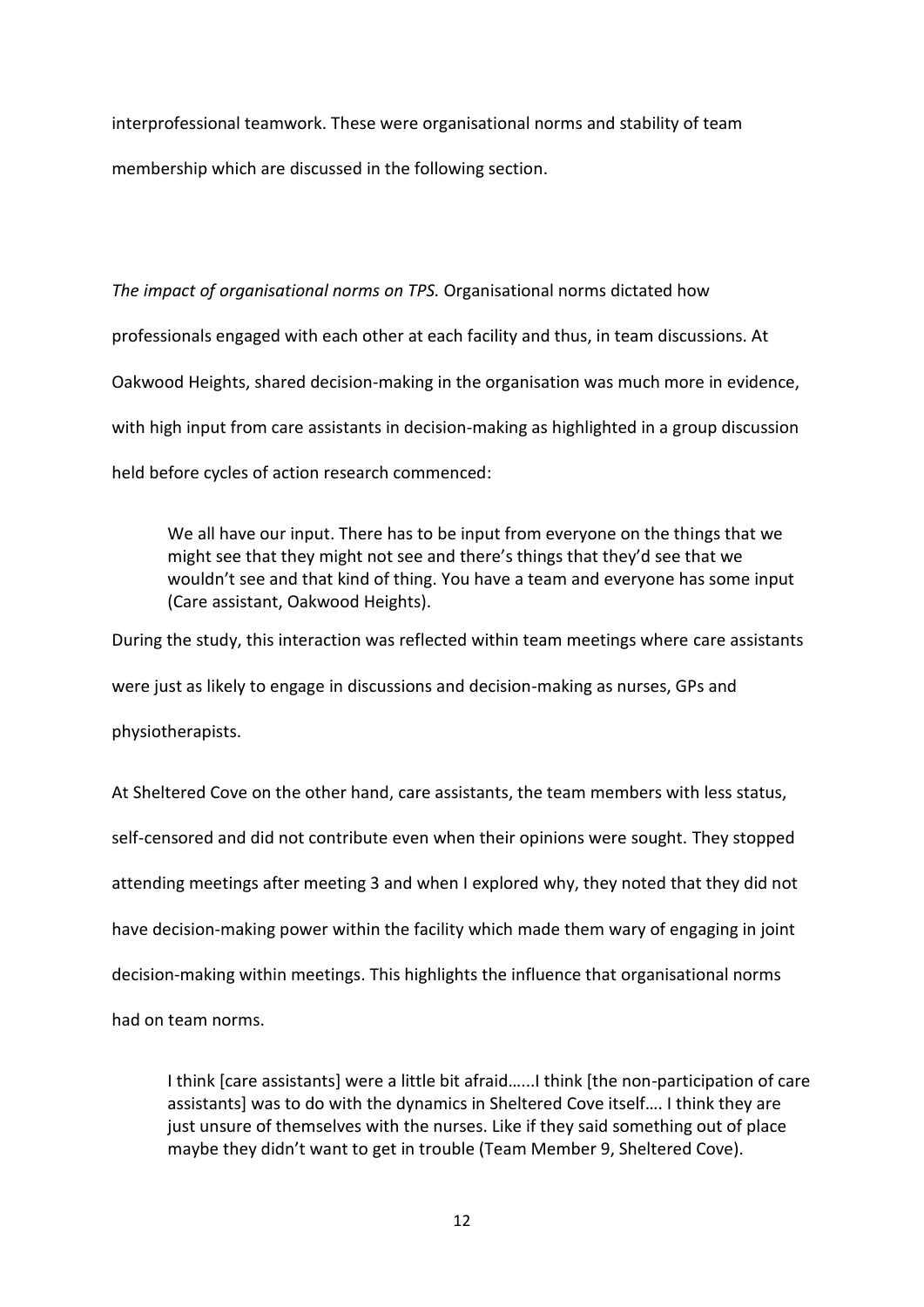It is possible that if the care assistants continued to attend, they may have become more comfortable engaging in group discussions and decision-making. This proposition is based on the experience a client who joined the team just after the care assistants stopped attending. Organisational norms appeared to impact on her initial interactions with other team members who were reluctant at first to speak openly in front of her:

I noticed that the staff seemed less likely to mention negatives in front of [the client]. I was even doing it myself. For example, the discussion on why we needed to update a policy document. We all downplayed that it was because of a breakdown in communication when she asked (Field notes, February 2010).

Additionally, the client herself expressed a sense of discomfort, suggesting that she did not immediately experience a sense of TPS. However, when interviewed, she explained that near the end of the study, she felt increasingly comfortable engaging in team discussions and decisions. This suggests two things: firstly, that even in situations where TPS is low it can develop which, as highlighted earlier, facilitates the development of interprofessional teamwork; secondly, the development of TPS can lead to the empowerment of previously disempowered members of teams, a feature of effective interprofessional teamwork.

### *The impact of stability in team membership on TPS.*

It is not uncommon for health care teams to be made up of core members and peripheral members and this was reflected at both facilities. At Oakwood Heights there was a core group of six members who attended all or most of the meetings. Having a stable core ensured that we could develop interpersonal relations and trust within this core. This had an impact on TPS allowing it to grow with each meeting.

Due to staffing patterns and staff turnover the situation was different at Sheltered Cove: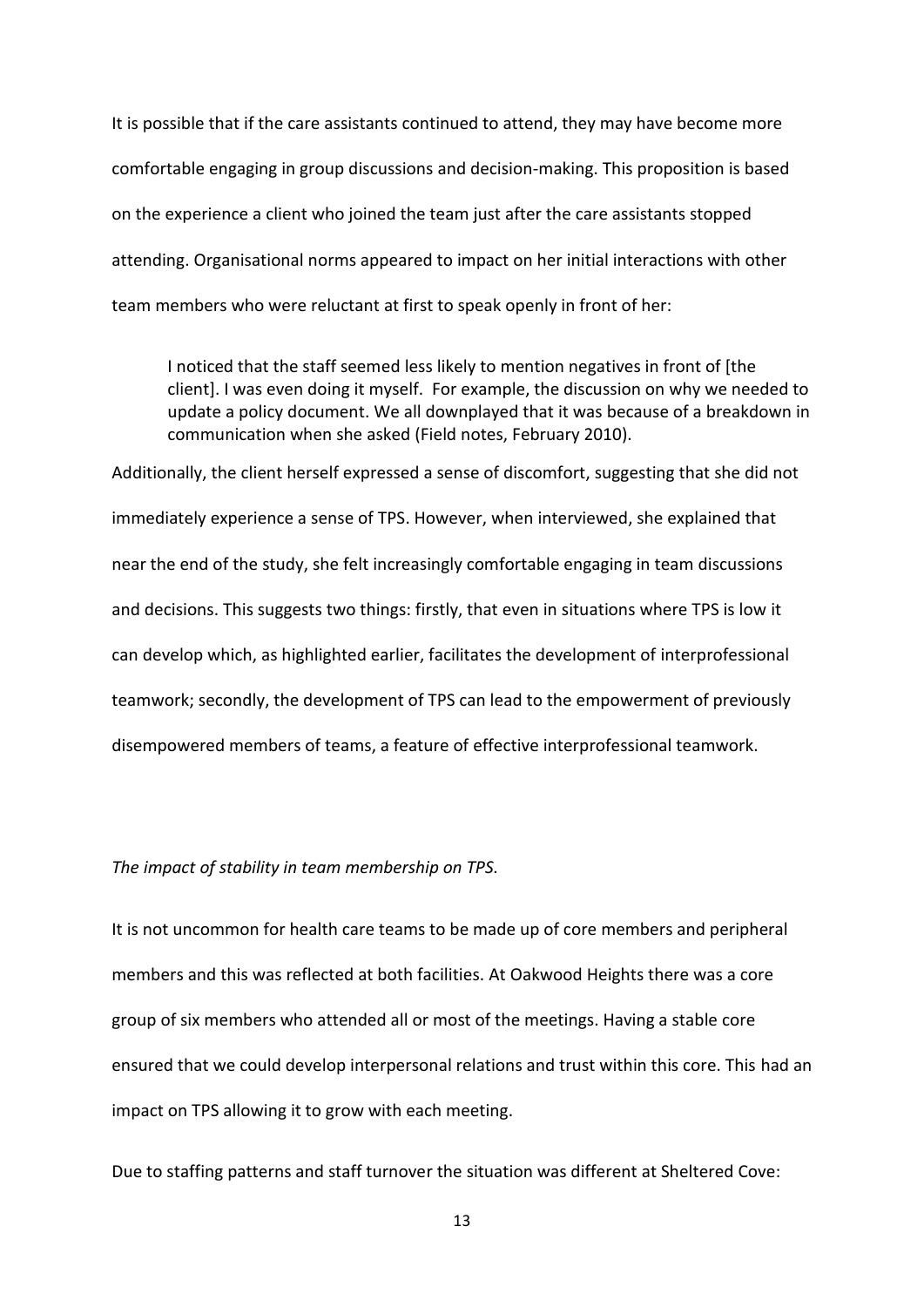Today one person would come, whatever nurse was in charge, and tomorrow somebody else, so there was no continuity (Team member 11, Sheltered Cove). Individuals who joined the team were often hesitant to immediately engage in discussions. This was articulated most clearly by a team member at Oakwood Heights who reported that by the end of the study she felt comfortable in meetings but felt reluctant to share her ideas during her first meeting because:

I thought they would be laughing at me (Team Member 11, Oakwood Heights). This suggests that if new members are constantly joining the team, there are continuous periods of adjustment, making it difficult to build a climate of TPS. A strong sense of TPS was absent in Sheltered Cove up to the point where meeting attendance began to stabilise at meeting 4 and a core group of three members emerged. Only in meetings 4-7, which were attended by this core group, did the team begin to engage in more open and honest discussion, suggesting a link between a stable team core and TPS, which in turn suggests a link between stability and the development of interprofessional teamwork.

# **Discussion**

A team 'space' can be viewed as a figurative space superimposed on a physical one. The figurative space is created through the complex sociological interactions of team members while the physical team space is defined by their physical presence. Scott and Hofmeyer (2007) argue that different configurations of physical and social spaces can facilitate or inhibit interprofessional teamwork. By examining newly-formed teams for the emergence of characteristics of interprofessional teamwork, this study highlights the importance of team climate. The study results suggest that within a team space, configurations that facilitate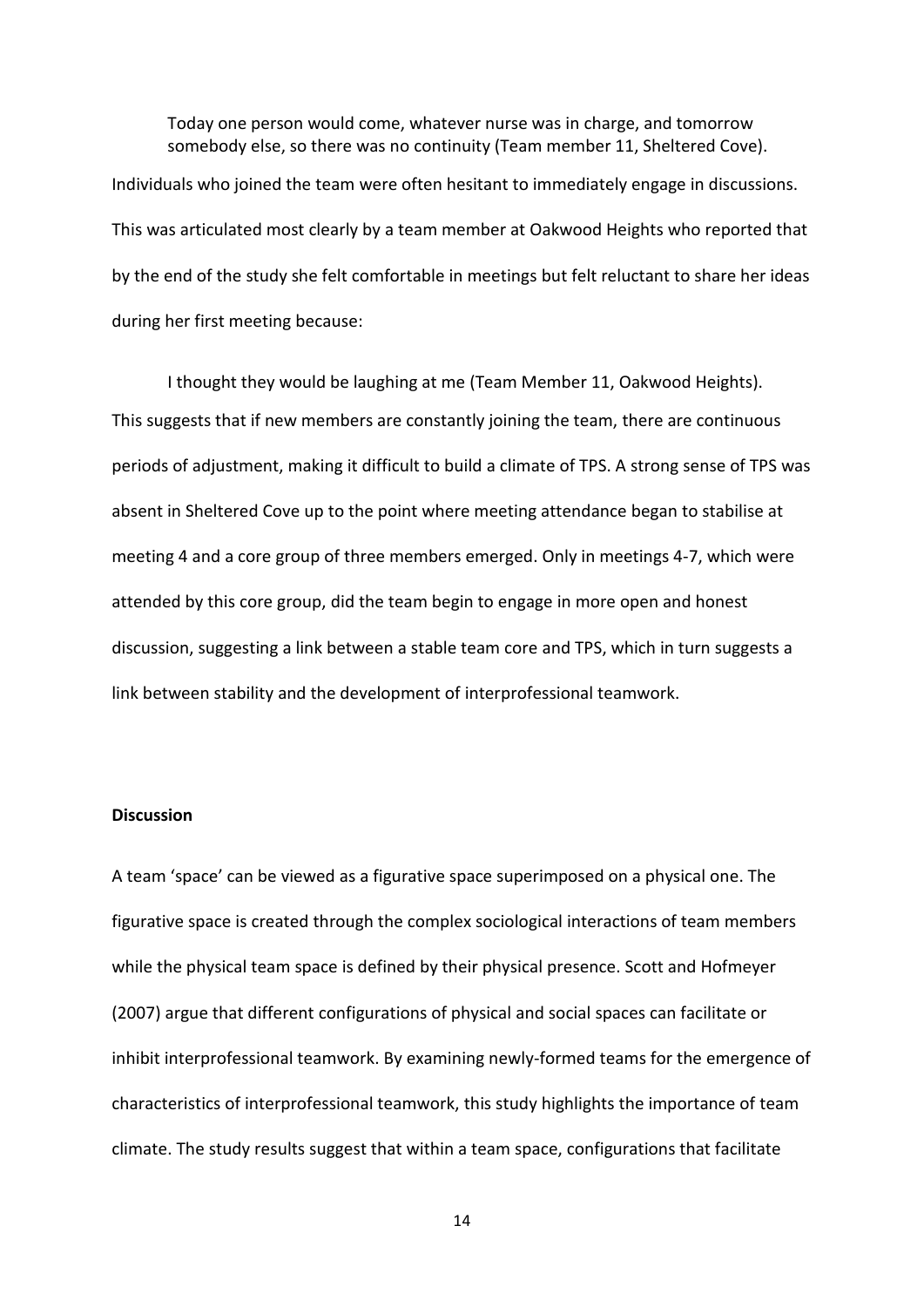interprofessional teamwork are based on a climate of trust and safety between a core group of team members. The construct, TPS, embodies this notion as it describes a team climate where individuals can take the risk of engaging in discussion and decision making without fear of negative consequences such as personal censure, humiliation or risk to their reputation (Edmondson & Lei 2014).

Successful communication is an essential element of interprofessional teamwork yet communication in healthcare teams with membership from different professional groups can be problematic because of differences in language, perspectives and interests (Matziou et al., 2014). Previous research suggests that TPS allows those with different aims and working practices to find a way to communicate well and work together successfully (Edmondson & Lei, 2014). This study gives substance to these assertions, as results suggest that TPS allows individuals to feel comfortable enough to give their opinion, ask questions and engage in shared decision-making which allows them to learn with, from and about each other. Thus, TPS can catalyse knowledge co-generation and power sharing which in turn can result in the emergence of attributes of interprofessional teamwork such as shared team identity, an understanding of team roles and responsibilities, shared goals and shared responsibilities.

As previously asserted by Watts and Jones (2000), Action Research can be an effective approach to exploring and nurturing interprofessional teamwork. The results of this study highlight that a reason for this effectiveness is that the emphasis within action research on empowerment, pluralism and democracy fosters the development of TPS and consequently interprofessional teamwork. However, many practitioners attempting interprofessional teamwork do not work within an action research framework, so study results present a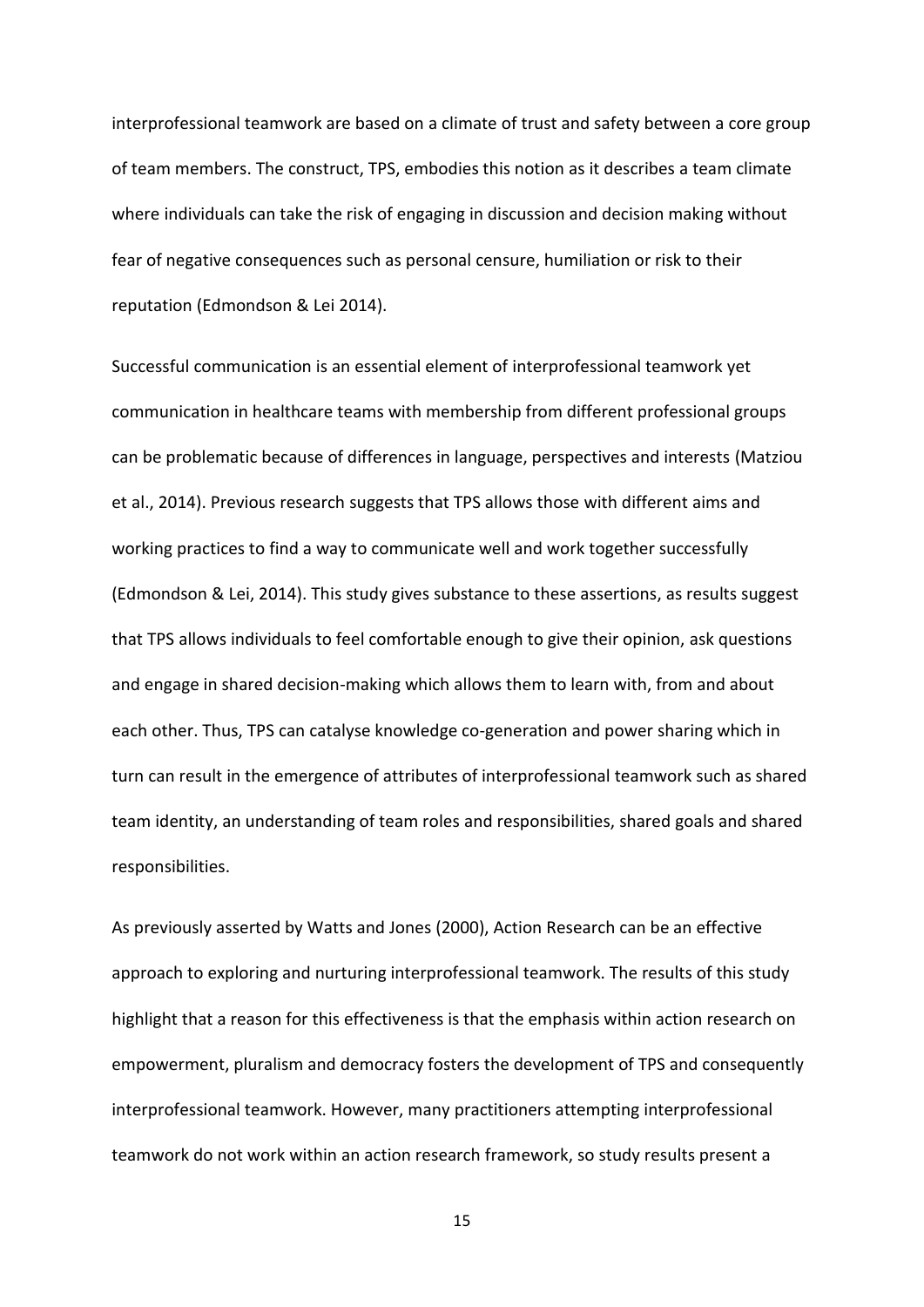number of implications for these practitioners. The first is that the importance of TPS should be acknowledged. Team leaders are particularly important in establishing this type of team climate. It has been demonstrated that in teams where team leaders are accessible and democratic TPS is higher and that team leaders can actively encourage TPS by downplaying power differences and acknowledging their mistakes (Faraj & Yan, 2009). This was borne out in this study and additionally, the importance of a stable team core emerged as important. Thus, team leaders can encourage the development of TPS and interprofessional teamwork by: emphasising the importance of a core group of attendees; encouraging input from all team members; emphasising mutual respect; encouraging empowerment of team members with less status and encouraging discussions on professional roles. Team members can also facilitate TPS development by listening actively, by showing respect, by encouraging others to speak up, by speaking up when needed and by attending regularly.

Teams do not exist within a vacuum; they exist within particular organisational and institutional contexts and influences from outside the team space can impact on the development of TPS within the team space. There is a dearth of empirical evidence to link the characteristics of organisations and the development of interprofessional teamwork (Greenfield, Nugus, Travaglia & Braithwaite, 2010). The results of this study indicate that open communication and shared decision making is more difficult to achieve within teams embedded in hierarchical organisations where shared decision making is not an organisational norm. Thus, a team must be given time to create an atmosphere of psychological safety which will allow team members to question organisational norms and reconstruct team norms. If a team is allowed to do this, the shared decision-making and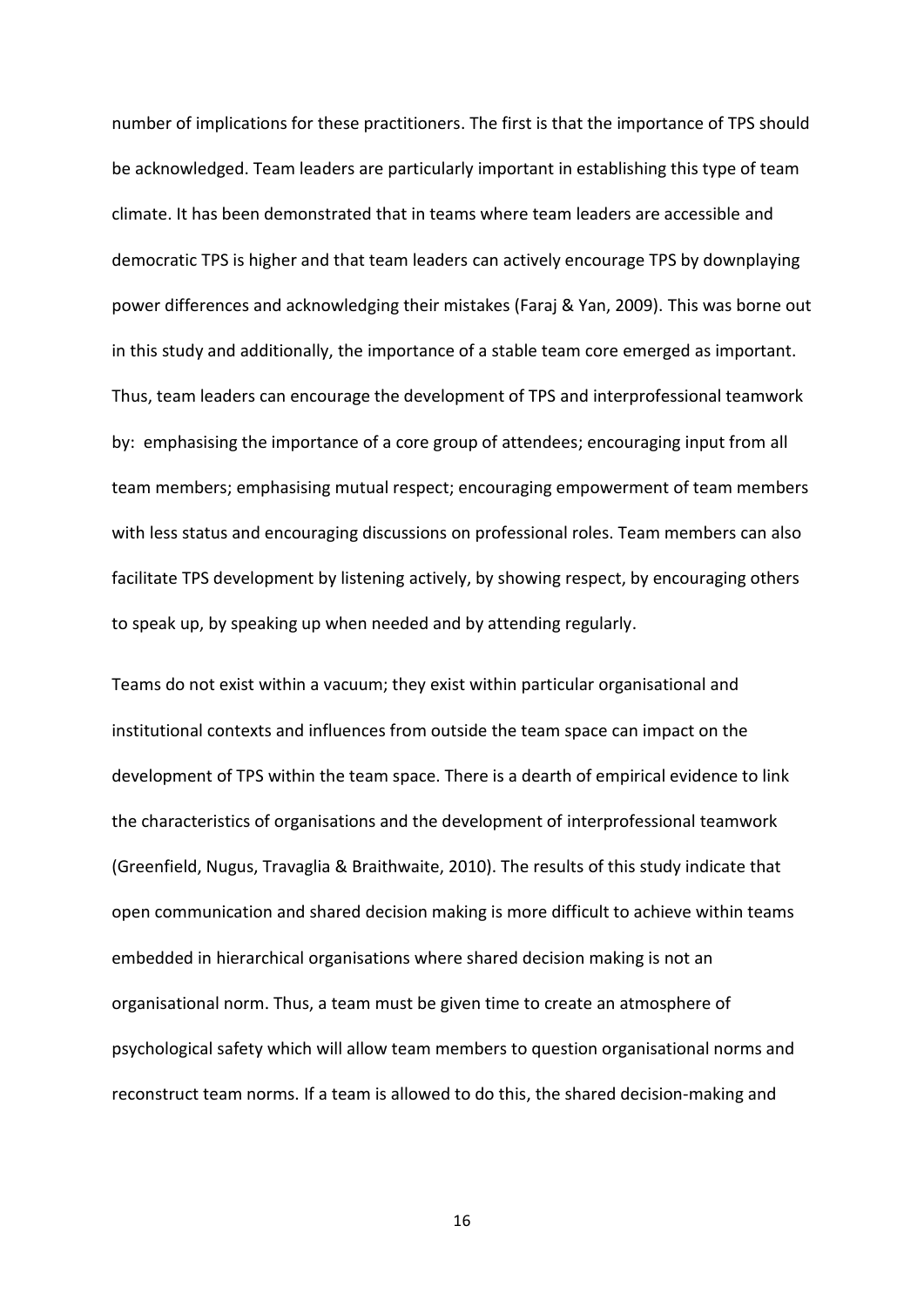shared learning that is typical of interprofessional teams becomes possible, even in highly hierarchical organisations.

Previous studies have shown that involving team members in developing team goals, celebrating progress, and developing an understanding of each other's roles are important in building TPS (Faraj & Yan, 2009). Common sense suggests that these activities necessitate recurring interaction between individuals. It has also been shown that a lack of face-to-face contact can lead to reduced trust and co-operation (Gillespie, Gwinner, Chaboyer & Fairweather, 2013). Healthcare teams can have high turnover, yet the impact of changing membership on team development is a neglected area of research. The study adds to this limited research by identifying a link between stability in team membership and TPS and a link between TPS and the development of interprofessional teamwork. This suggests that interprofessional teamwork is more likely to develop if there is a core of team members who commit to meeting regularly as a team.

There are a number of limitations that must be taken into account in this study. The study is over five years old, thus some of the issues reported may have changed. In addition, although action research provided a means of examining the process of interprofessional team development, the role of the author as an outsider action researcher meant that there was no researcher observation of the implementation and evaluation of changes in care practices between meetings. Accordingly, the examination of the process of team development was limited to the team space. Additionally, as team members were a small self-selected sample, it is difficult to transfer findings across different settings. Further work is needed to examine the applicability of these findings to other settings and different types of teams.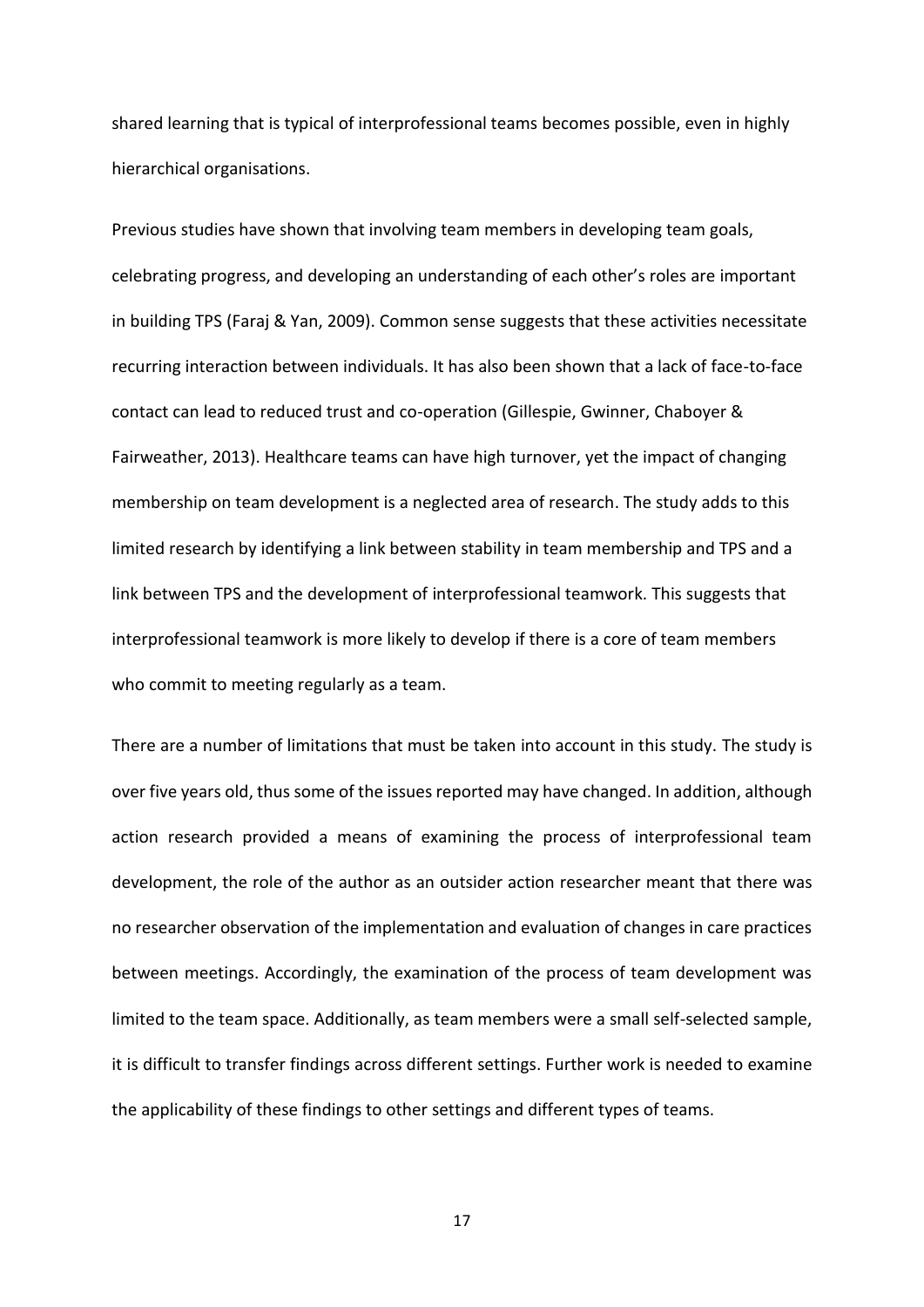In summary, the use of the concept of TPS represents a departure from its utilisation in current literature where it is examined quantitatively at fixed moments in time. The use of an action research approach within this study highlights how TPS can be nurtured and how TPS in turn can catalyse the development of interprofessional teamwork. Further research is needed to extend our understanding of these processes.

# **Acknowledgements**

The author would like to thank the study participants for their commitment and enthusiasm, Dr Vivienne Brady and Dr Anna-Marie Greaney for their comments on earlier drafts and Dr Clare Rigg and Dr Siobhan Ni Mhaolrúnaigh for their support and feedback during the project.

# **Declaration of interest**

The author reports no conflicts of interest. The author alone is responsible for the content and writing of the paper.

# **References**

Bateman, H., Bailey, P., & McClellan, H. (2003). Of rocks and safe channels: Learning to navigate as an interprofessional team. *Journal of Interprofessional Care, 17*, 141-150. Charles, M., & Glennie, S. (2002). Co-operative inquiry: Changing interprofessional practice.

*Systemic Practice and Action Research, 15*, 207-221.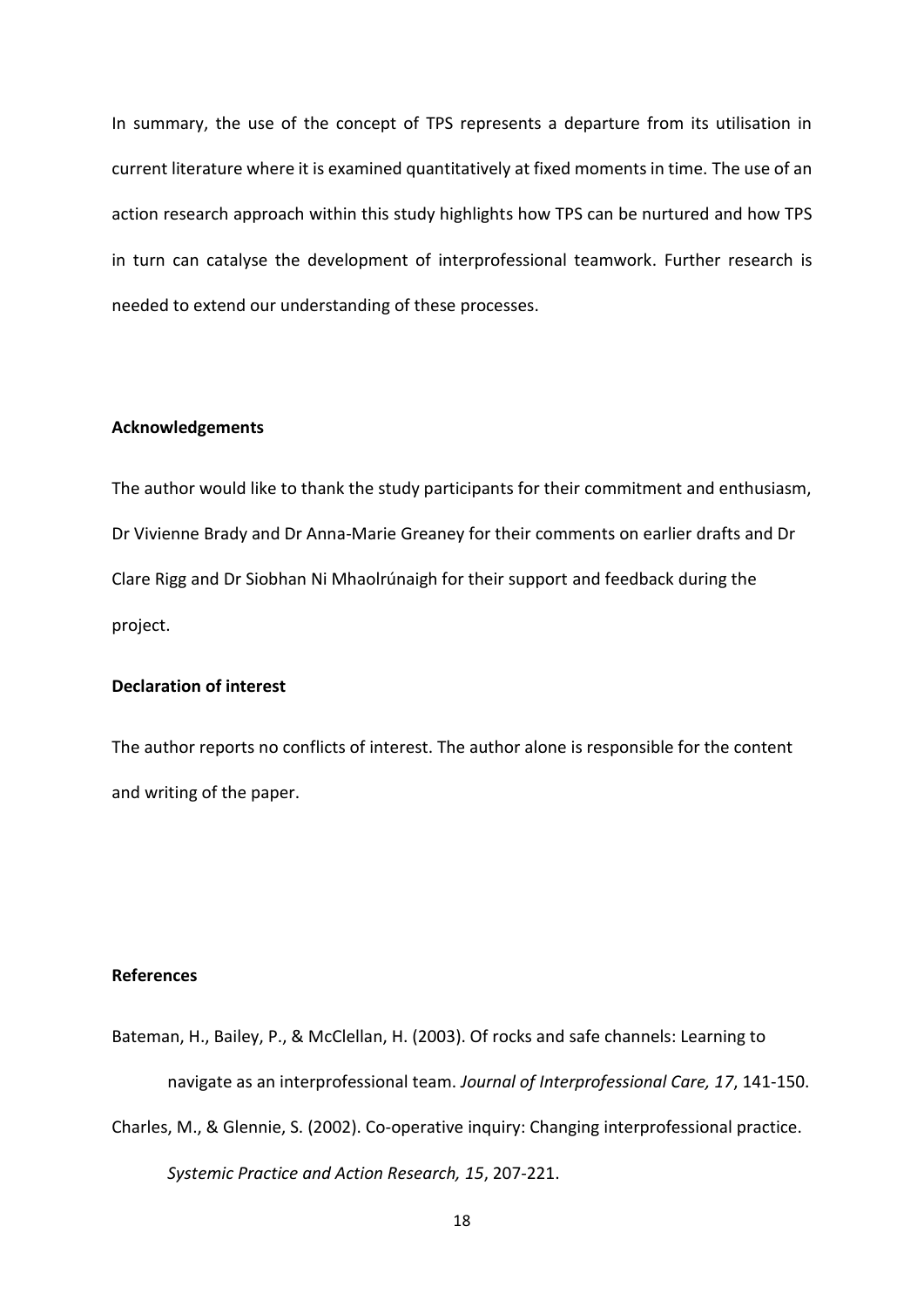- Edmondson, A. C. and Lei, Z. (2004). Psychological safety: The history, renaissance, and future of an interpersonal construct. *Annual Review of Organisational Psychology and Organisational Behaviour,1, 23-45.*
- Faraj, S., & Yan, A. (2009). Boundary work in knowledge teams. *Journal of Applied Psychology, 94***,** 604-617.
- Greenfield, D., Nugus, P., Travaglia, J., & Braithwaite, J. (2010). Auditing an organization's interprofessional learning and interprofessional practice: The interprofessional praxis audit framework (IPAF). *Journal of Interprofessional Care, 24,* 436-449.
- Gillespie, B.M., Gwinner, K., Chaboyer, W., & Fairweather, N. (2013). Team communications in surgery - creating a culture of safety. *Journal Of Interprofessional Care*, *27*(5), 387- 393.
- Matziou, V., Vlahioti, E., Perdikaris, P., Matziou, T., Megapanou, E., Petsios, K. (2014). Physician and nursing perceptions concerning interprofessional communication and collaboration. *Journal Of Interprofessional Care 28(6)*, 526-533
- Miles, M. B., & Huberman, A. M. (1994). *Qualitative Data Analysis,* Thousand Oaks, Sage Publications.
- Miller, W. L., & Cohen-Katz, J. (2010). Creating collaborative learning environments for transforming primary care practices now. *Families, Systems and Health, 28***,** 334-347.
- Morrow, G., Malin, N., & Jennings, T. (2005). Interprofessional teamworking for child and family referral in a Sure Start local programme. *Journal of Interprofessional Care 19***,** 93-101.
- Reason, P., & Bradbury, H. (2008). The Sage *Handbook of Action Research,* London, Sage Publications.